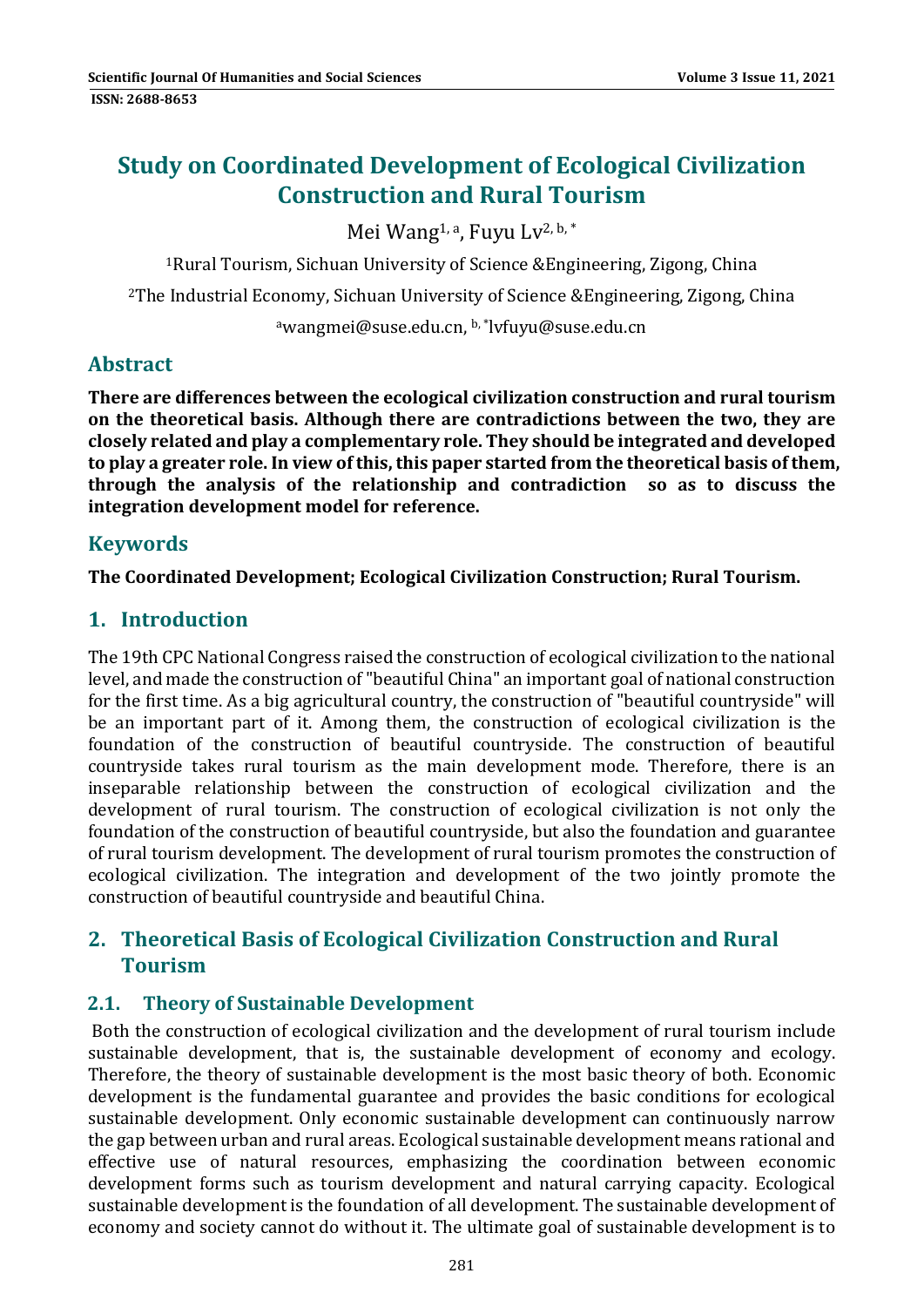satisfy the sustainable development of the whole society. Social stability is the comprehensive embodiment of sustainable development. Sustainable development theory is an organic whole system, ecological sustainable development is the foundation, economic sustainable development is the condition, social sustainable development is the ultimate goal. The three elements need to work together to achieve the overall development of human beings [1].

### **2.2. Ecological Theory**

The construction of ecological civilization takes the protection of ecological environment as its own responsibility, while rural tourism needs to respect nature and make reasonable use of natural resources in order to develop nature in the long run. Therefore, ecological theory is the basic principle to be followed for their development. The development of rural tourism should be guided by this. The theory of ecology includes the principle of things and things mutually complementing each other, the principle of ecological environment compensation, the principle of ecological balance and the principle of ecological niche. These principles hold that there is an intricate relationship between things, and tourism development takes the responsibility of minimizing damage to the natural ecological environment. While changing the original utilization of natural resources to improve the income of rural residents, it should be based on a perfect compensation mechanism, which can provide enough funds to solve the conflicts of interests of all parties. In the development process of rural tourism should also give full consideration to the function and feature of tourism area, according to the local can be used for tourism development of natural and human resources, hardware facilities, a comprehensive evaluation to tourist area of the impact on the natural environment control in a reasonable range, realize the ecological civilization construction and the sustained and healthy development of rural tourism, keep the ecological balance, Finally realize the harmonious development between man and nature.

#### **2.3. Stakeholder Theory**

The basic viewpoint of stakeholder theory is that creating wealth is the goal of enterprise development. For the construction of ecological civilization and the development of rural tourism, rural tourism has become an effective means of rural revitalization and poverty alleviation in underdeveloped areas, and government and community participation is an important approach. There are many departments and industries involved in the tourism industry, which are highly dispersed and complex, with different development goals and interests. Based on this, the successful integration of various forces and resources will be more conducive to the coordinated development of rural tourism and ecological civilization construction.section must be in one column.

### **3. The Interactive Relationship between Ecological Civilization Construction** and **Rural** Tourism

#### **3.1. Rural Tourism Promotes the Construction of Ecological Civilization**

Rural tourism is not only a green industry but also a cultural industry, as well as an effective measure of rural revitalization. It can also promote economic development while realizing green development and flourishing culture in rural areas. From the theoretical basis of ecological civilization construction, it emphasizes that people should have a good sense of environmental protection while developing new natural ecology. To enhance the protection of China's natural ecological environment efforts. The construction of ecological civilization is the foundation and guarantee of rural tourism, which helps to improve and optimize the traditional rural economy and make it onto the road of green and sustainable development. The development of rural tourism contributes to the construction of ecological civilization. Rural tourism effectively combines natural and cultural resources, which can not only promote the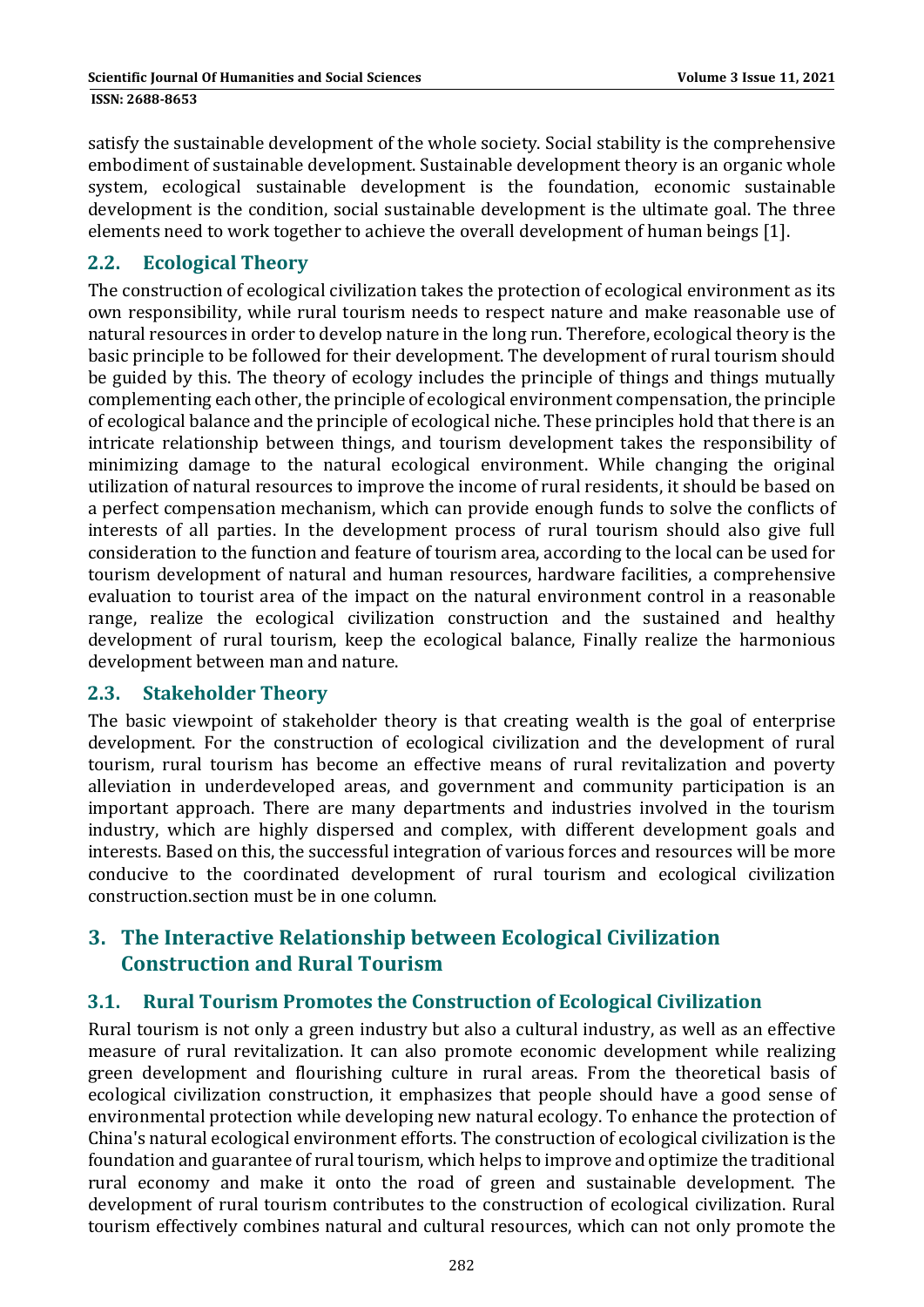#### **ISSN: 2688-8653**

development of local agriculture but also enhance the popularity of rural areas. Scientific and reasonable rural tourism planning can effectively protect the environment and save resources, so as to effectively promote the construction of ecological civilization. Rural tourism system covers many ecological elements provided by nature. These inorganic environment and organic life is the result of the interaction between man and nature, and is an important part of the rural tourism ecosystem.The countryside is great and beautiful, not only providing us with the food we need to live but also providing us with the natural environment to relax.

Rural tourism from the original only confined to the farm or pasture to rural areas can meet the diverse needs of urban tourists and can drive the economy of rural tourism activities are called rural tourism. Rural tourism can be roughly divided into agricultural landscape type, characteristic folk custom type, characteristic rural settlement (architecture) type, and relying on landscape type. With the economic development, people's living standards are improving day by day, rural tourism is in full swing. Academic circles are also increasingly studying this topic. From the initial conceptual problems to now, the tourism mechanism, tourist behavior and other deep-seated aspects. With the development of The Times, more and more attention has been paid to ecological protection and restoration in rural areas, and many key projects have been established nationwide with continuous financial input. In this process, there is still the problem of pursuing economic benefits too much, and rural tourism has become a destroyer of ecological resources in the process of development. Therefore, it is imperative to find a winwin way to protect the ecological environment and obtain economic benefits for rural areas.

#### **3.2. Ecological Civilization Construction Lays the Foundation for Rural Tourism**

The construction of ecological civilization is based on the harmonious and sustainable development between man and nature, man and man, and man and society. It takes equity, commonality and sustainability as its basic principles, equitably distributes resources and the environment, and adheres to the development principle of not harming the interests of future generations. Ecosystem is an open whole, which contains many subsystems with diversity. If this complex system needs to maintain balance, it needs to exchange material and ability with the outside world to maintain balance and function properly. At the same time, ecological elements are also important tourist attractions, and they have certain service functions, such as regulation service, cultural service and supply service. The main task of the construction of ecological civilization is to realize the "beautiful country" construction, in solving the problem of environmental protection and economic development in rural areas is a system engineering, need comprehensive plan as a whole, considering, not only for economic benefits, also needs to improve rural living conditions and environmental protection, at the same time in the development of modern retain vanishing village culture. According to the construction standard of beautiful countryside, the village construction should be planned scientifically, and the rural tourism should play the dual role of environmental protection and economic development.In the process of their integrated development, ecological civilization construction should be placed at the core, leading the overall operation of rural tourism. The development of rural tourism belongs to one of the specific tasks of ecological civilization construction. While promoting better development of ecological civilization construction, we should constantly improve ourselves.

As we all know, China's rural areas are vast, and income increase and development are the top priorities. Under the current international situation, if the rural development relies too much on agriculture, it will inevitably lead to a variety of environmental problems. Diversification of farmers' income is the fundamental solution to the contradiction. Rural tourism is a way of urban population flowing to the countryside, which will cause social, economic and ecological changes. Therefore, the proper development of rural tourism can not only alleviate the contradiction between rural people and land, but also contribute to the diversified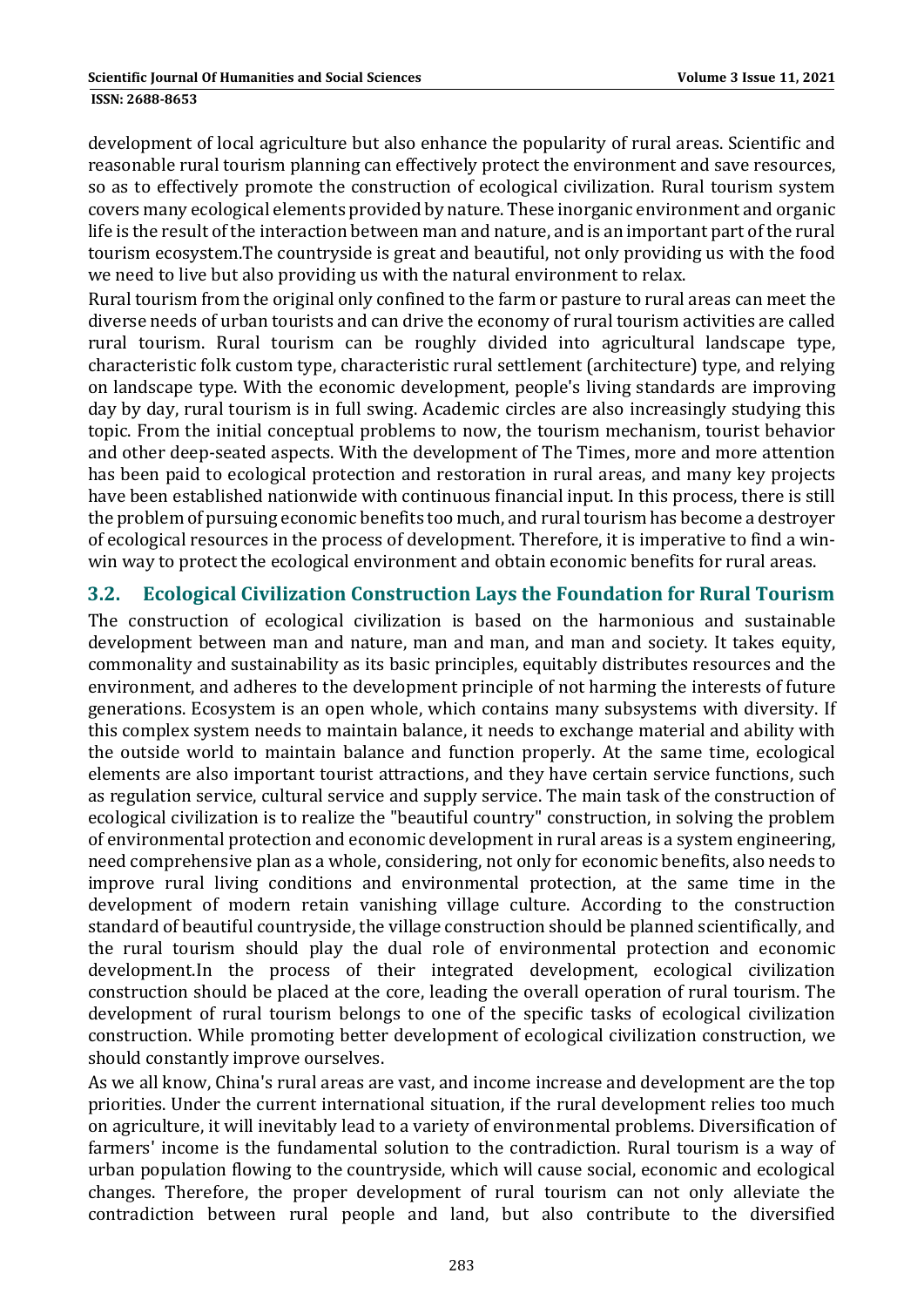development of local economy. Let the two play a synergistic role in development, ultimately shared win‐win. 

### **4. Contradiction Analysis of Ecological Civilization Construction and Coordinated Development of Rural Tourism**

In practice, there are contradictions between rural tourism and ecological civilization construction due to their different emphasis and nature. Rural tourism pays more attention to economic benefits, focusing on a market behavior for the purpose of economic development. Rural tourism is based on the unique tourism resources of the countryside to meet the desire of city tourists to return to their hometown. Rural tourism is facing many problems while creating economic benefits. For example, operators lack an overall view, eager for quick success and instant profits, resulting in too much concern about economic benefits and destruction of natural ecology. The purpose of ecological civilization construction is to build a harmonious society, focusing on a kind of public welfare behavior. However, we should not overemphasize the protection of ecological environment while ignoring the value of developing rural tourism appropriately. 

Region-wide tourism provides an opportunity for the integrated development of the two. It is a kind of tourism that integrates other industries into it and promotes the harmonious development of the society. In order to promote the sustainable development of rural tourism, effectively solve the contradiction between the two, promote the development of both can get a virtuous cycle.

### **5. Coordinated Development Path of Ecological Civilization Construction and Rural Tourism**

### **5.1. Rural Tourism is Developing Towards Ecological Development**

If rural tourism wants to get better development, it must pay attention to the ecological environment protection in the region. In order to achieve better integrated development of the two, ecological development of rural tourism is the best choice. This way of rural tourism mainly focuses on ecological environment protection, which can better serve the urban tourists with homesickness, so that tourists can more truly experience the original ecological countryside and feel the rural atmosphere more deeply. At the same time to strengthen the construction of hardware facilities, such as ecological tourism landscape elements in the area under its jurisdiction, optimization, scientific planning and rural infrastructure construction, and have the ability to provide clean, comfortable accommodation environment and characteristics of organic agricultural products and unique characteristics souvenirs with local specialties, reasonable planning tour route, make sure that visitors in-depth, experience the present moment, and a series of measures, A new type of rural tourism with equal emphasis on ecological agriculture and ecological protection emerged at the historic moment. The ecological development of rural tourism emphasizes the rational utilization and protection of ecological environment resources, strengthens the guidance of civilized behavior of tourists in the process of tourism development, and reduces the damage to the environment. To monitor the environmental carrying capacity and the number of tourists, so as to avoid the environment can not bear the occurrence of the situation. The ecological development of rural tourism towns can better advance to the road of sustainable development, and contribute to the integration of the two lick blocks.